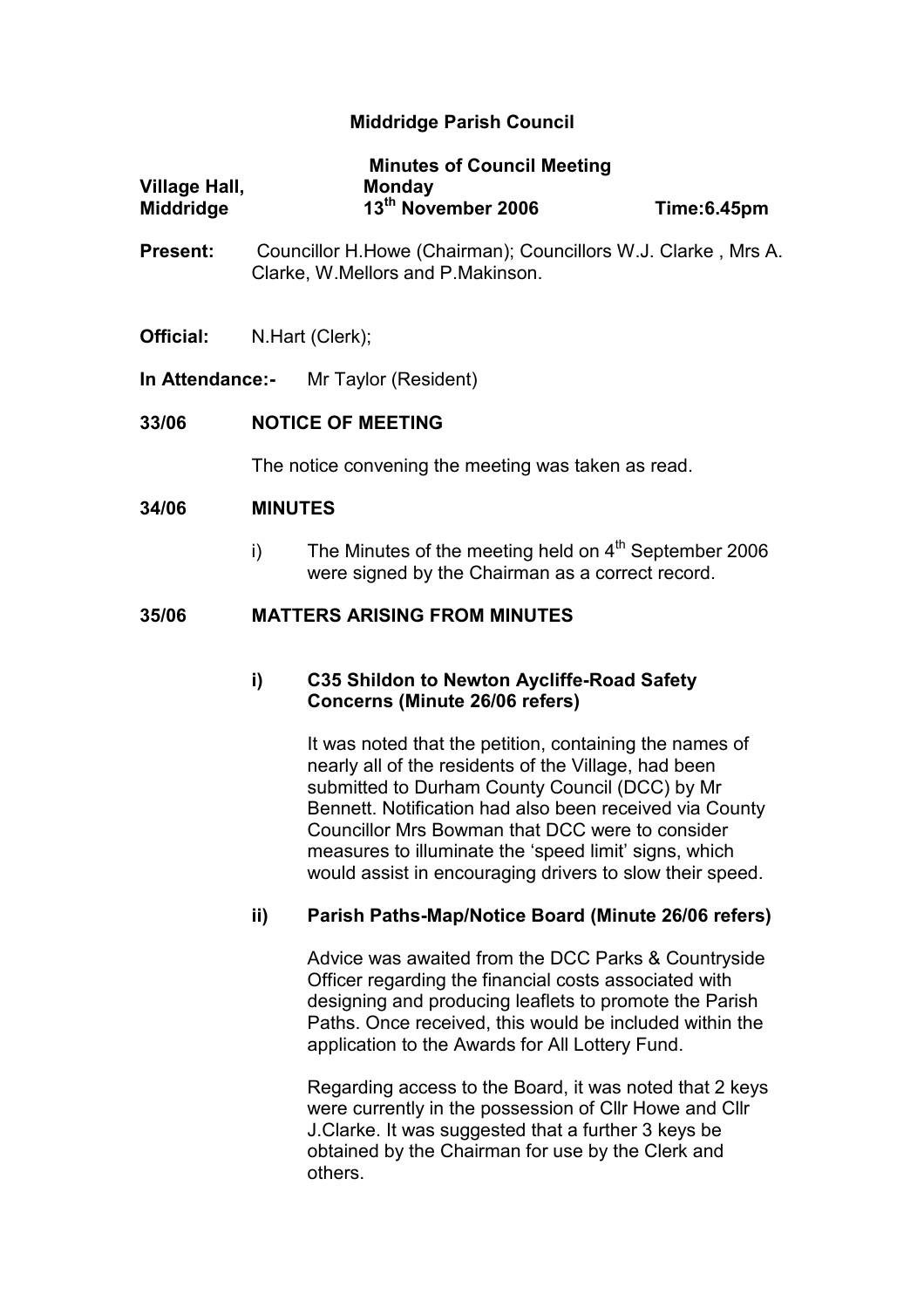# iii ) Condition of Bus Shelters (Minute 28/06 refers)

It was noted that suitable contractors were required that could be invited to provide additional quotations to the one already obtained regarding the condition of the two bus shelters in the Village. The Clerk was requested to attempt to identify whether there were any suitable contactors carrying out work within Stockton Borough; and whether DCC could recommend anyone from their approved list that could refurbish the metal shelter.

It was noted that no further developments had been received from DCC re the proposed relocation of the bus shelter. It was suggested that prior to considering further the condition of the existing bus shelter, Councillor Clarke clarify the reasons behind the application for its relocation with the person who had requested it.

# iv) Sedgefield Borough Council-Road Signage and Litter Bins (Minute 28/06 refers)

It was noted that the road sign for Eden Grove had not yet been replaced; as originally promised by Sedgefield Borough Council (SBC). It was requested that progress on this matter be taken up with SBC. The Walker Lane sign had also disappeared from adjacent to the Village Hall; and this also required reporting to SBC.

Clarification was also required as to why the Dog Waste bin in Walker Lane had also been removed. SBC had also reported back on why they were unable to empty the litter bin adjacent to the play area due to legalities relating to the safety of play areas. Concern was expressed by members that this was unsatisfactory and that there should be nothing to prevent it being collected from, particularly as it had been sited by SBC. It was requested that the Clerk contact SBC to clarify the situation.

# v) Play Area (Minute 29/06 refers)

 The Clerk advised that Joanne King, Play Area Development Officer at Sedgefield Borough Council, intended to visit the play area on Monday 20<sup>th</sup> November 2006 at 3.30pm; and would meet with members to discuss the next stage of the proposed play area redevelopment application.

# vi) Erection of Detached Timber Pergola Smoking Shed, Rear of Bay Horse (Minute 29/06 refers)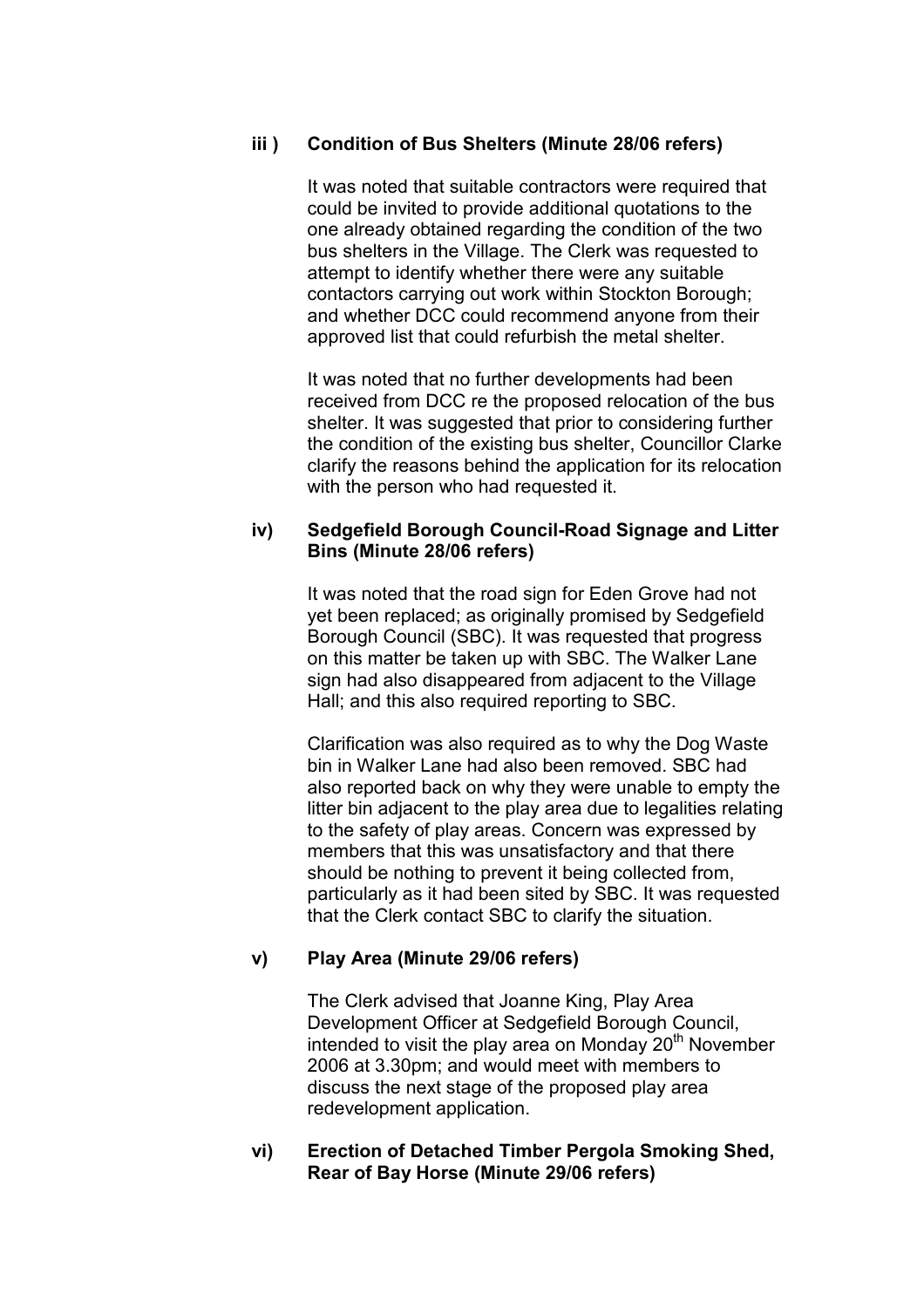It was noted that this application had now been withdrawn by the applicant.

#### vii) Remembrance Sunday (Minute 30/06 refers)

A donation of £20 had been made on behalf of the Parish to the Royal British Legion by Councillor Mellors. It was therefore agreed that Councillor Mellors be appropriately reimbursed.

## 36/06 ACCOUNTS FOR PAYMENT

Members considered a schedule of Accounts for Payment.

RESOLVED that the following accounts be approved for payment:-

| N.Hart              | Salary       | £166.67 |
|---------------------|--------------|---------|
| N.Hart              | Postage      | £2.17   |
| <b>CIIr Mellors</b> | Wreaths      | £20.00  |
| C.E.Walker          | Grasscutting | £242.05 |
| C.E.Walker          | Grasscutting | £242.05 |
| C.E.Walker          | Grasscutting | £242.05 |

## 37/06 GROUNDS MAINTENANCE & GENERAL REPAIRS

i) To consider the award of the Council's Grounds Maintenance Contract for 2007/2008

It was proposed that quotations be invited for the above works from the following contractors; who had previously expressed an interest in being considered for the works:-

 $-C$ . F. W. -S.B.C. -G.R.

RESOLVED that quotations be invited from the above contractors as per the existing contract specification; and submitted quotations be considered at the next meeting.

ii) Parish Paths Partnership 2007/2008

 It was requested that the existing contractor responsible for maintenance of the Parish Paths be invited to submit a quotation for carrying out the works in 2007/2008; subject to confirmation by DCC of funding availability.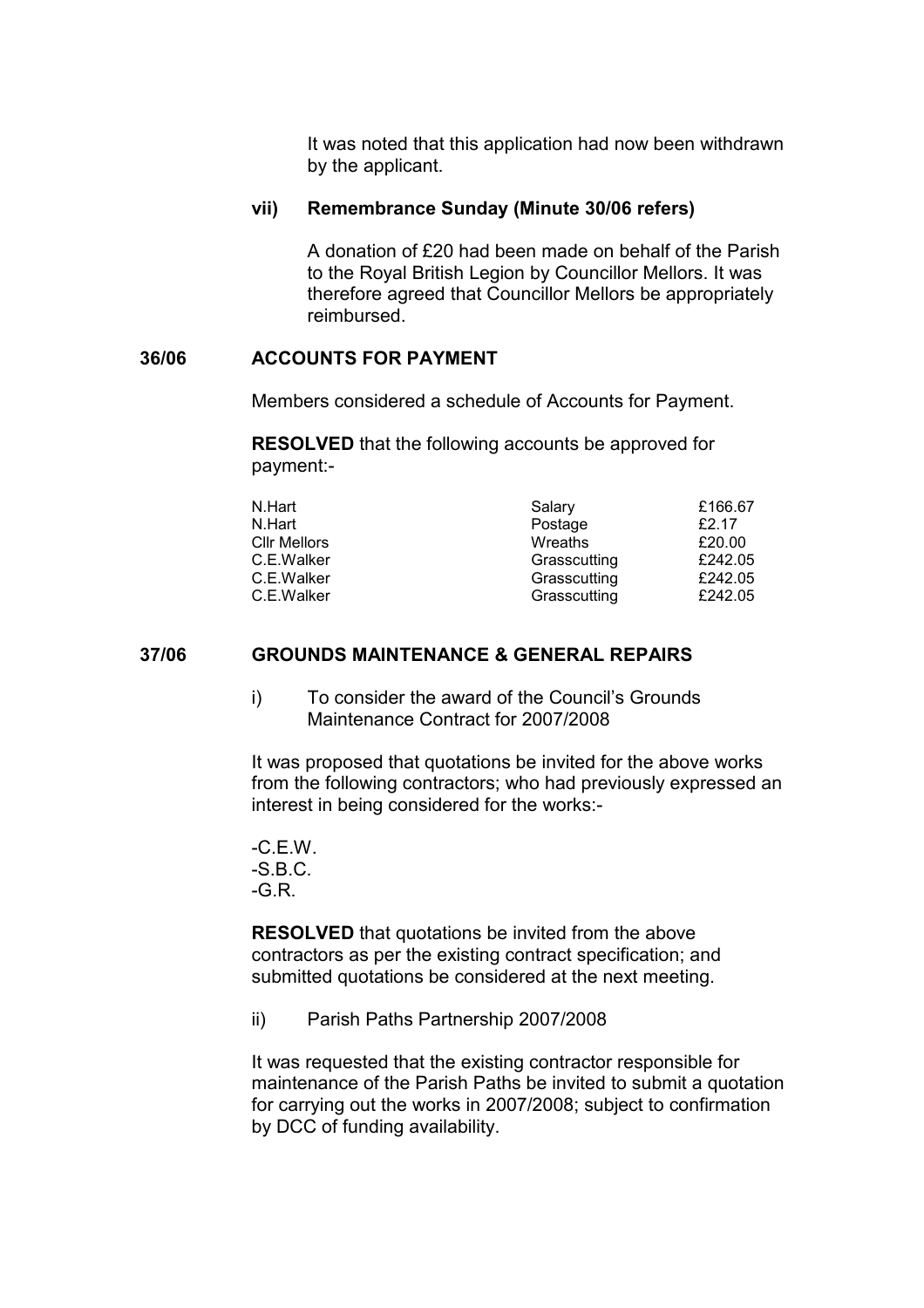RESOLVED that the Clerk write to the existing contractor to invite a quotation for works to the Parish Paths for 2007/2008.

# 38/06 GENERAL CORRESPONDENCE

- i) Durham County Council Local Transport Plan 1 2001-2006-5 Year Delivery Report
- ii) Durham County Council-Request for a Scoping Opinion for an Extension to Eldon Quarry, Eldon

Members requested that DCC be informed that the Parish Council reserved the right to comment on any traffic implications arising from the application; and to insist on the condition that none of the work would be carried out outside of normal working hours.

- iii) Sedgefield Borough Council-Register of Interests and Gifts & Hospitaility-New Administrative Arrangements for Parish & Town Councils
- iv) Sedgefield Borough Council Draft Major Allocations Search Sequence and Detailed Assessment Approach
- v) Shildon Civic Carol Service-Sunday 10<sup>th</sup> December 2006
- vi) Sedgefield Borough Council-Mayor's Annual Carol Service-Sunday 17<sup>th</sup> December 2006

## 39/06 CAR PARKING PROBLEMS-NOS 46-59 SOUTHSIDE, MIDDRIDGE

Consideration was given to car parking problems experienced in the area of 46-59 Southside due to the parking of a large number of vehicles in the area; which had led to difficulties being experienced by emergency vehicles requiring access to properties.

 It was requested that the Clerk enquire with the relevant local authority the legal position regarding obstructed access to properties; and contact Hurworth Parish Council who, it was believed, had recently introduced some form of Residents Parking scheme.

RESOLVED that the Clerk contact the relevant authorities regarding any powers in place to prevent the obstruction of access to properties; particularly to ensure that emergency vehicles had adequate access, and report back to the next meeting.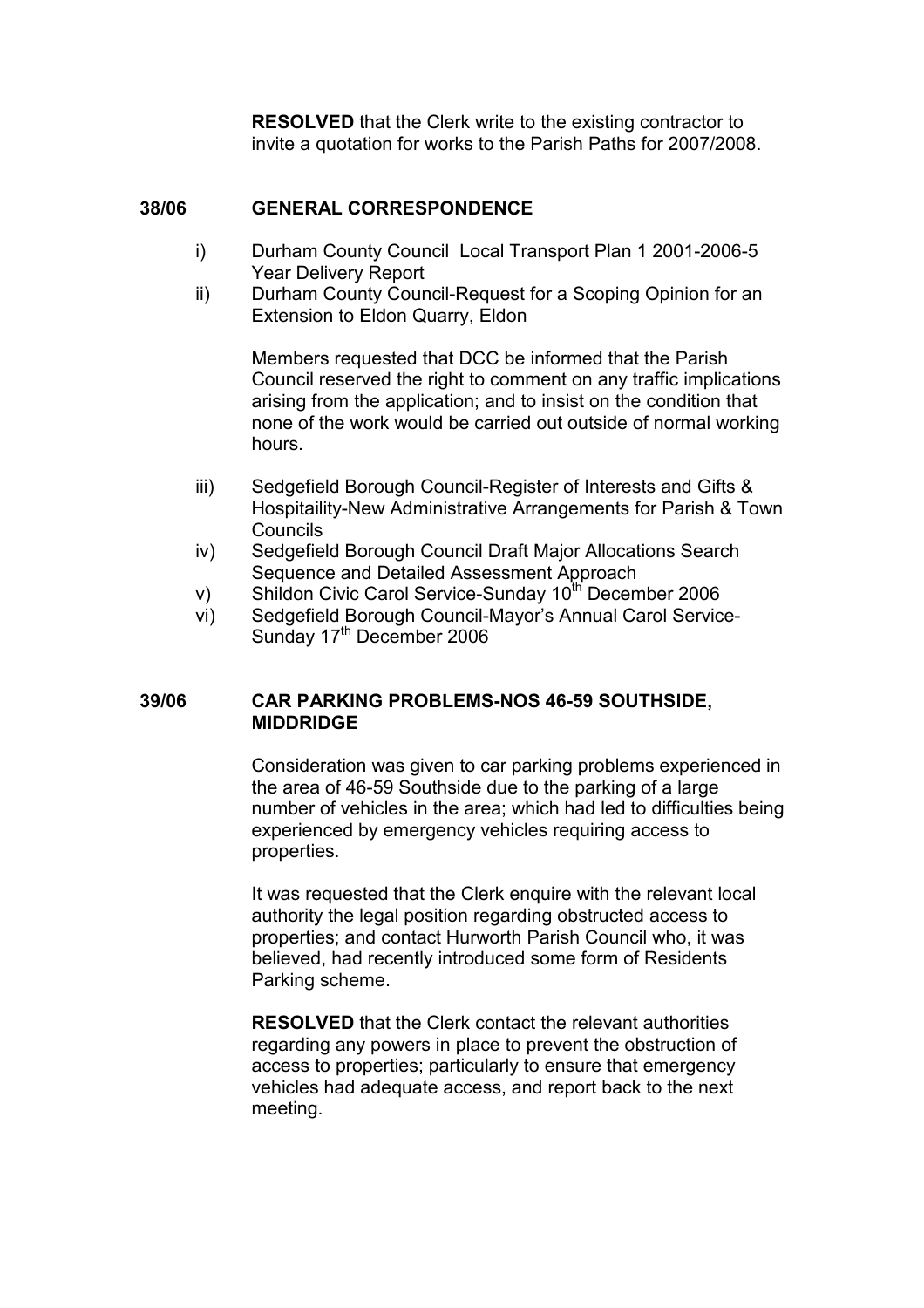(Councillor Mellors declared a personal, non-prejudicial interest in respect of this item due to his residence within the vicinity of the area that had experienced parking problems.)

## 40/06 CHRISTMAS CELEBRATIONS 2006

Further to previous discussions regarding Christmas celebrations for 2006, the article to be included within the Village Newsletter, offering residents the opportunity to have a party within the Village Hall, remained outstanding and would be included in the forthcoming Newsletter to be sent out shortly. The matter had however been raised at a Residents Association meeting.

 The Clerk advised that arrangements were in place for the Christmas tree to be delivered and dressed and it was agreed that this be arranged for Wednesday  $6<sup>th</sup>$  December at 9.00am.

RESOLVED that the proposed action in respect of Christmas celebrations for 2006 be approved.

# 41/06 ADDITIONAL ITEMS

i) Sustainable Energy

Consideration was given to a request from a resident of the Parish for advice and assistance regarding the Council's policy on green energy, such as bio-diesel fuel, solar panel heating and wind turbines. Details of any available grant assistance had also been requested and it was proposed that details of the Borough Council's policy on Sustainable Energy be requested from SBC.

ii) Possible Development adjacent East Thickley Farm

Enquiries had been received as to whether there was any intended development planned in the above area after portakabins had been located there and some excavation work had been undertaken.

Councillor Mrs Clarke had taken up the enquiry with both Shildon town and Sedgefield Borough Councils; and was awaiting a reply from the latter.

iii) Tree Works-Cumbank House

It was noted that the proposed tree works at Cumbank House had now been completed.

iv) Tree Works-Rear of Mrs Dent's Property